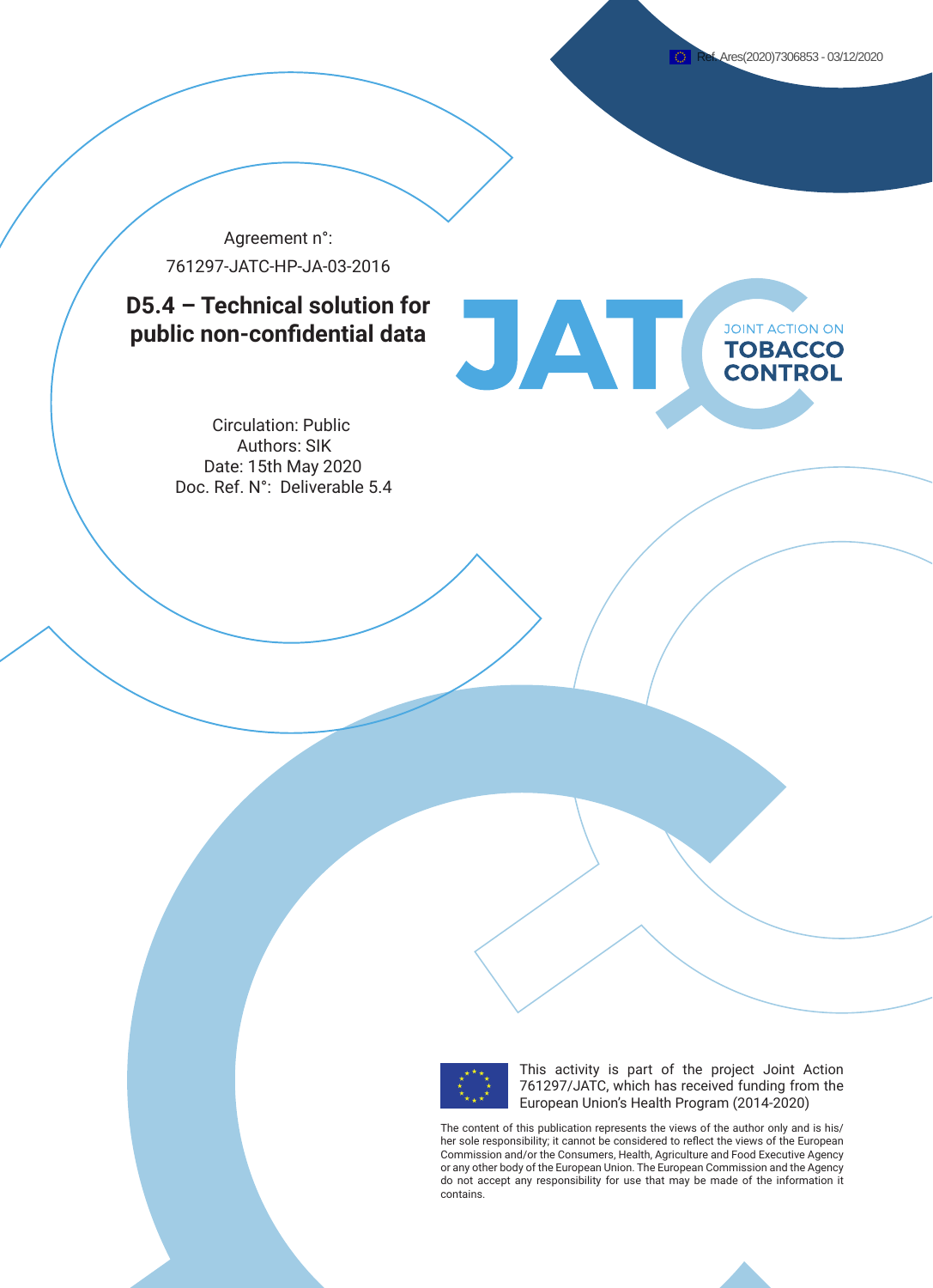## **Table of contents**



 $\sqrt{2}$ 

 $\ge$  $\overline{\phantom{a}}$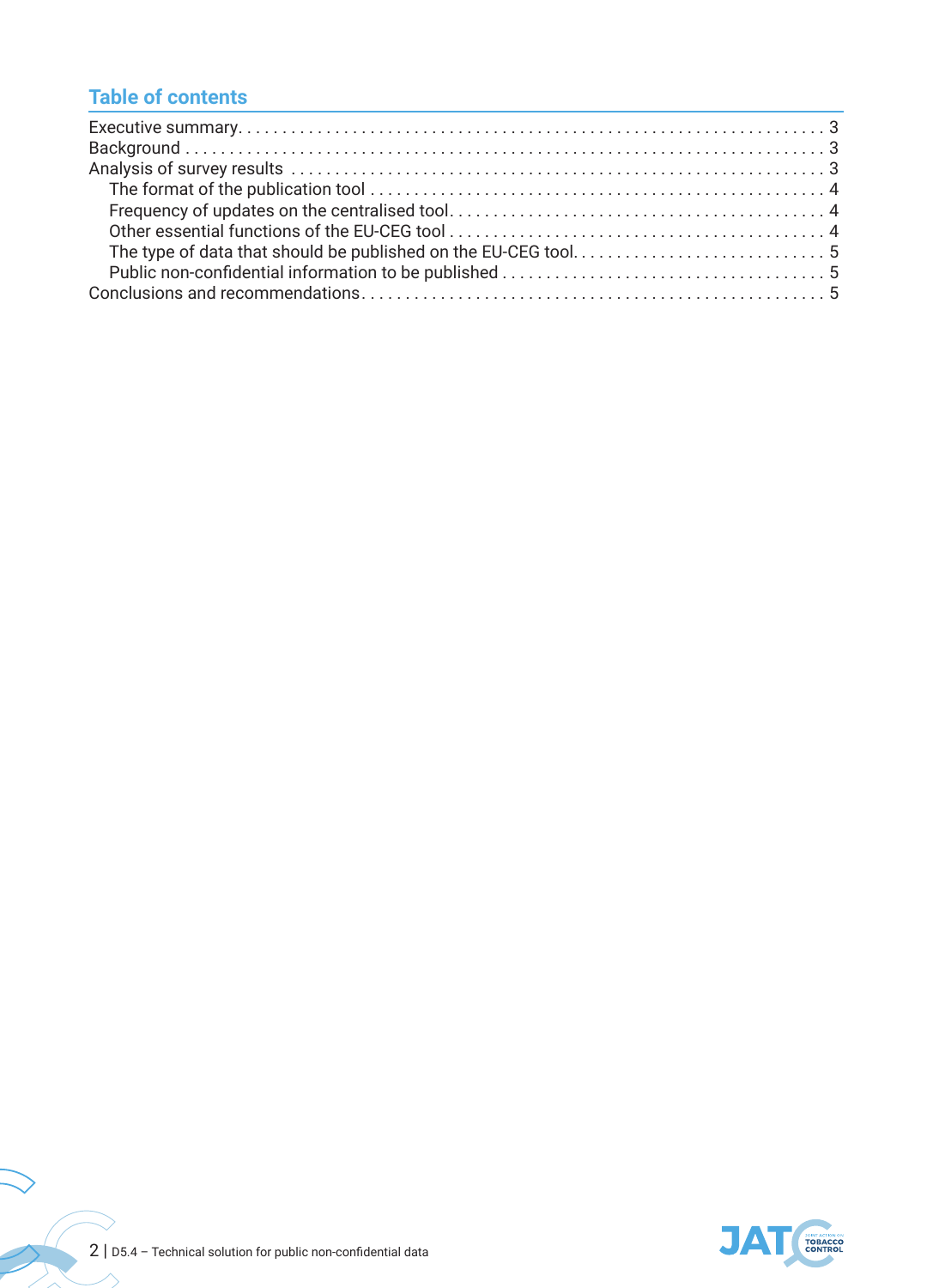#### **Executive summary**

One of the main tasks of Work Package 5 (WP5) in the Joint Action on Tobacco Control (JATC) project is to identify public non-confidential data in EU-CEG and facilitate making this information available to the public. This report builds on deliverable D.5.1 on the classification of public non-confidential data in EU-CEG and puts forward recommendations to the European Commission regarding the technical solution for the publication of public non-confidential data.

The report follows up on two separate surveys conducted by AGES (Austria) and SIK (Denmark). The surveys were distributed to national EU-CEG contact points and to members of the Expert Group on Tobacco Policy, respectively.

The report recognises the following considerations:

• The importance of accessibility with regard to member states' differing technical capacity

Recommendations for the centralised publication tool provided by the European Commission:

- The centralised publication tool should be a web based application.
- The centralised publication tool should be updated at least once a month.
- The centralised publication tool should have search, navigation and filtering functions.
- Users should be able to extract datasets in the following formats: xls, csv, xml and pdf.

#### **Background**

The aim of WP5 is to provide a framework for the efficient usage of data submitted through EU-CEG. One of its key tasks is to identify public non-confidential data in EU-CEG and facilitate making this information available to the public. This should be seen in line with article 5(4) of the Tobacco Products Directive 2014/40/EU (hereinafter 'the Directive'), which states that Member States shall ensure that the information submitted through the EU-CEG is made publicly available on a website and that The Commission and other Member States have access to this information.

This report provides recommendations to the European Commission on the technical solution for securely accessing and processing public non-confidential data, including best practices from Member State Competent Authorities on making data available to the public at national level.

#### **Analysis of survey results**

This analysis will for the sake of clarity, be divided into sections that each will address an aspect concerning the technical solution for the publication of EU-CEG data. This analysis is based on the results of two surveys that were conducted on the topics regarding technical solutions for publishing EU-CEG data. The data from these surveys indicate a need for a technically inclusive solution that accommodates the needs of all member states.

While the surveys showed that a majority of the member states have published lists of EU-CEG data available in their respective countries, the surveys did not specify which data is already being made publicly available. It is the working assumption of this report that most Member States would to some degree need a centralised publication tool to properly fulfil the requirements of the directive. This report will therefore, bearing this in mind, aim at recommending a technical solution that meets the needs of the majority of the Member States.

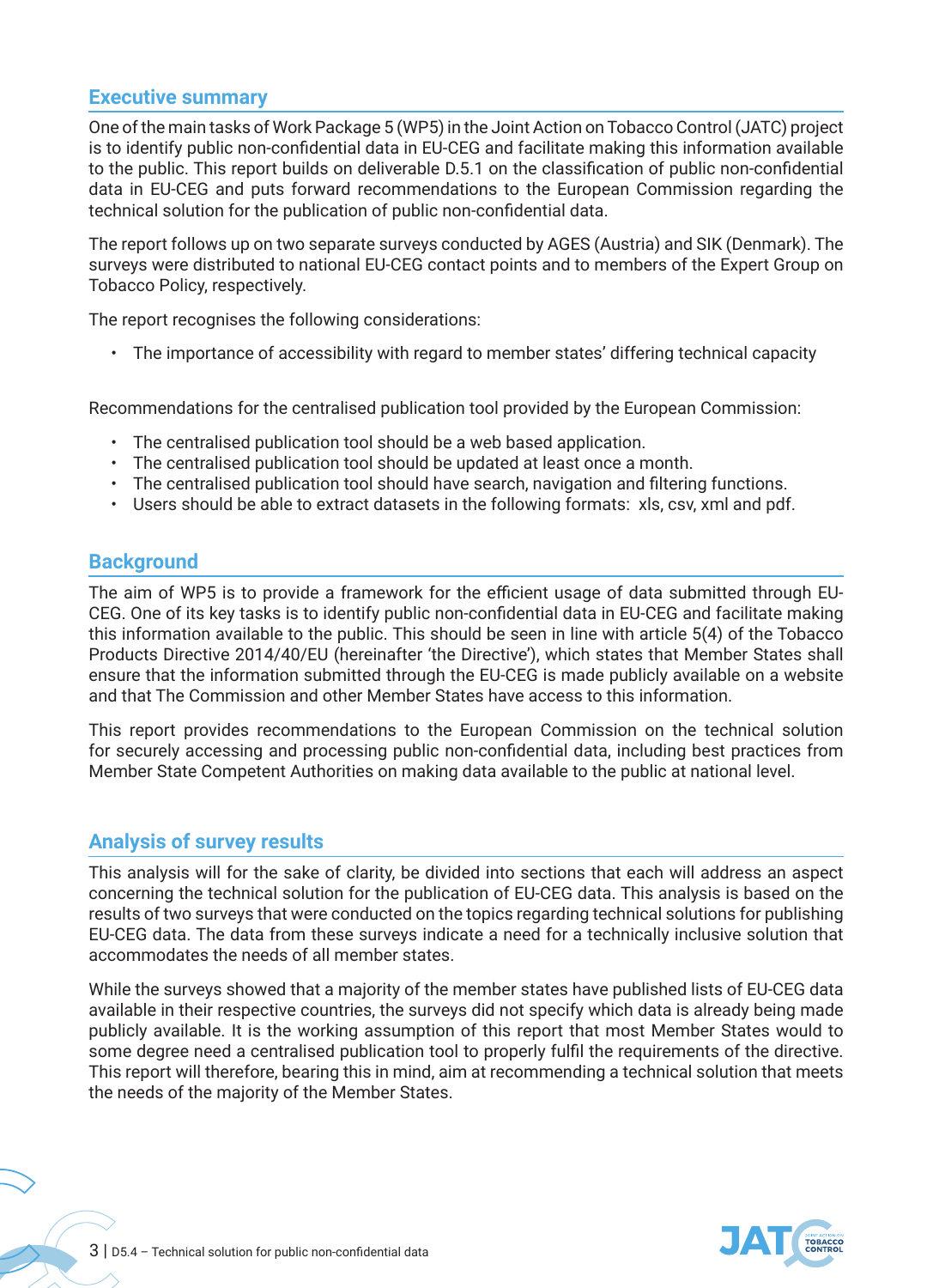## **The format of the publication tool**

The tool employed to publish the EU-CEG data should be able to process large amounts of data in a format that makes the data easy to access, navigate and understand by the Member States and the general public. The report also takes into account that Member States differ in their level of technical capacity. The tool in question should therefore have a format that is usable at all levels of technical ability. The conducted surveys found that a web based application was the preferred framework for publication. A web based solution is easily accessible from all devices i.e. computer, tablet, smartphone. Web based applications are accessible to most common web browsers i.e. Google Chrome, Safari, Mozilla Firefox. Web based applications also have the benefit of allowing multiple users to access the application at the same time. Using a web based solution would ensure that the tool is available to all Member States.

However, a web based application would potentially be more prone to vulnerable security breaches (e.g. CGI vulnerabilities), especially if the web based application is directly connected to the EU-CEG database. Extra precautions ought to be taken, to ensure that the EU-CEG system is protected from external risks factors.

This report also recommends that the centralised tool for publication be made available in all the languages of the different Member States so as to better facilitate linguistic diversity.

### **Frequency of updates on the centralised tool**

The responses in the surveys indicated that the frequency with which the member states would need updates varied. The majority of answers requested monthly updates. It would however be advisable to take into consideration the advantages of using daily updates. Daily updates would provide a more accurate depiction of the current EU-CEG data submitted. It would also foster a greater culture of transparency of information. For example if a citizen was interested in gathering information on a new product sold their in respective country, the citizen might not have access to such information because of the delay in updating. This report would therefore like the Commission to consider the value of ensuring up to date information in the spirit of transparency, which the directive also aims at providing. Daily updates would also fulfil the needs of all Member States.

### **Other essential functions of the EU-CEG tool**

Several of the respondents indicated that they would appreciate the tool having search, navigation and filtering functions. The filtering function should have the ability to separate the data into sections of countries, product type or brand name, just to mention a few of the options. (Please see report 5.1 for further information on categories that should be made available in the filtering option.) Some Member States made a point of highlighting the importance of being able to distinguish between products that have been approved for sale/marketing in the respective countries and having a general list of all submitted products displayed. Due to the fact that Member States have differing national laws with regard to how they regulate tobacco products, it would be prudent for the Commission to consider providing lists that distinguish between which products have been subject to approval in the respective countries.

It is essential that the centralised tool for publication is service-minded and easy to navigate. One way to secure this is to have a visible and noticeable search bar that is efficient in connecting the user to the content/data they are looking for. The search function should be paired with filtering facilities that show categories, so the user can specify what sort of data they are looking for.

A well structured navigation facility is advisable to have, to complement the search facility, as a guidance with controlled navigation paths that show contained elements within categories. We must keep in mind that users cannot always find what they are looking for because they don't always know